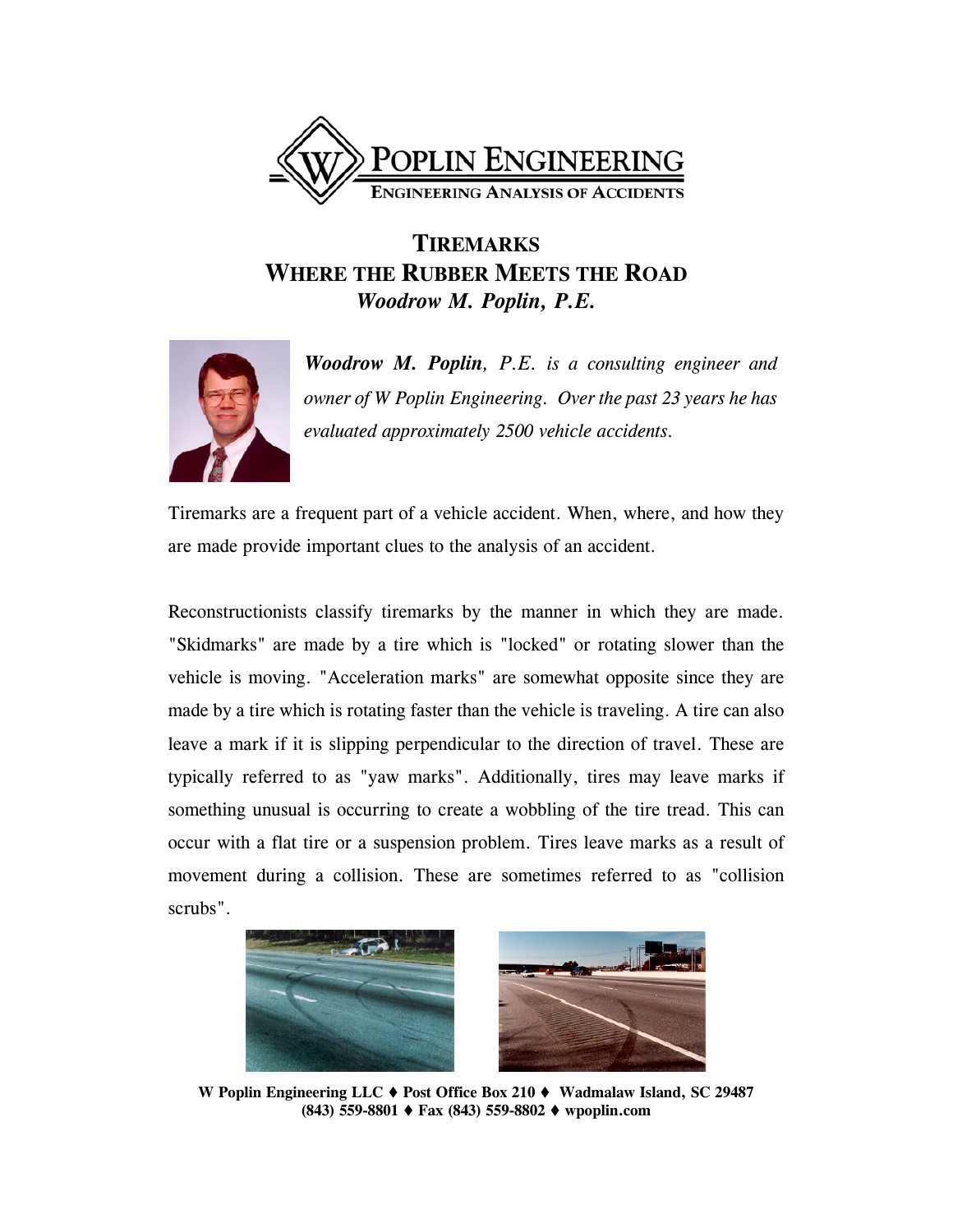

## Woodrow M. Poplin, M.S.E., P.E. Page 2

The nature of the tire mark can provide useful information about an accident. A skidmark with bold outside edges is an indication of an overloaded tire. This occurs on the front tires because of the weight shift during hard braking. Skidding rear tires would more likely exhibit a bold center, a characteristic of an underloaded tire.

Similarly, a vehicle which is simultaneously braked and turned will skid the inside tires first. It takes less brake torque because the turn has reduced the load on the inside tires. However, a vehicle turning hard without braking will leave "yaw marks" on the outside tires because the tire flexes more under the heavier load.

Tire marks also are very important in establishing the area of the collision. A vehicle will leave tire marks which are straight lines or smooth arcs until it strikes another object. At that point the path can deviate sharply. Any sharp deviation in a tire mark indicates a sudden event, either a collision or a major mechanical failure.

*Careful tiremark analysis is essential during vehicle accident analysis. It is often the most critical evidence of the accident speeds, timing and sequence.*